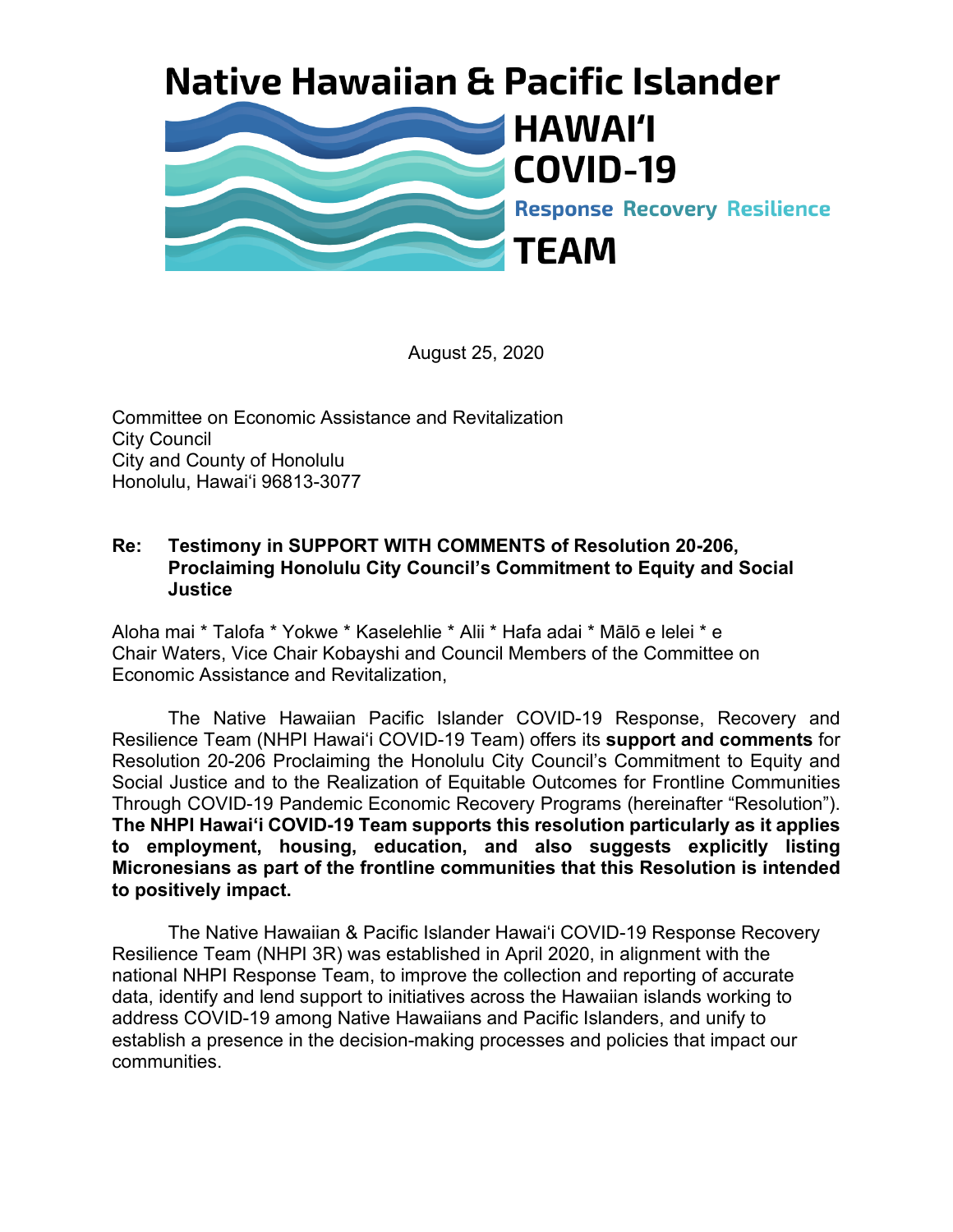Committee on Economic Assistance and Revitalization August 25, 2020 Page 2

The COVID-19 pandemic has highlighted Hawai'i's extreme and growing vulnerabilities to a number of potential and growing threats to the health, economic stability, and cultural identities of our islands' communities. These threats and vulnerabilities, in addition to the current pandemic itself, counsel the urgent need to seek new, innovative solutions to restore and reinforce the resiliency and self-sufficiency of our islands. The current pandemic's impacts, which have particularly affected Native Hawaiians, Pacific Islanders, and others already challenged by systemic biases and social inequities, also further counsel the need for these solutions to consider and protect in particular those communities that are too often overlooked or left behind in public policies, socioeconomic development strategies, and government decisionmaking.

The NHPI Hawaiʻi COVID-19 Team supports and commends your commitment to equity, as the resolution states, "is the correction of broken systems in order to eliminate disparate outcomes based on identity." Further, we acknowledge and honor the decades-long efforts made for Native Hawaiian and Pacific Islander health equity as influenced by social determinants of health. Native Hawaiian and Pacific Islander social determinants of health are inclusive of determinants already listed within the Resolution. While there is extensive research to inform the Native Hawaiian and Pacific Islander health disparities experienced with each social determinant of health, we comment on three: **employment, housing and education**.

The NHPI Hawaiʻi COVID-19 Team further supports and commends your reference to the Hawaiʻi State Commission on the Status of Women's and Aloha ʻĀina Economic Futures' COVID-19 Pandemic Recovery plans that focus on equity issues. We add that many of the frontline communities that are currently working low to minimum wage tourism-driven jobs are part of our NHPI community. **We further encourage moving away from a tourism-only driven economy to include supporting local agriculture, particularly NHPI farmers who are already doing the work.** Supporting our local agriculture will provide a sustainable, circular economic future that also furthers the Office of Climate Change, Sustainability, and Resiliency's Equity Program. Additionally, we also ask for your support of NHPI community members who are currently unemployed but possess the skills to assist with COVID-19 response efforts like contact tracing. This is another example in which our NHPI community members are already embeded within these NHPI communities experiencing disparate COVID-19 impacts, and are ready to assist with COVID-19 recovery efforts.

We also encourage referencing the Office of Hawaiian Affairs' Haumea Report<sup>[1](#page-1-0)</sup> that specifically looks at the health and well-being of Native Hawaiian wāhine. It is important to note not only an economic recovery plan that centers on women, but also how centering Native Hawaiian women is aligned with your Resolution to center our most vulnerable with the COVID-19 increased impacts, risks, and challenges on Native Hawaiian wāhine.

<span id="page-1-0"></span><sup>1</sup> *See generally*, Office of Hawaiian Affairs, *Haumea – Transforming the Health of Native Hawaiian Women and Empowering Wāhine Well-Being*, at 4 (2018), available at [https://www.oha.org/wahineheal](https://www.oha.org/wahinehealth)th.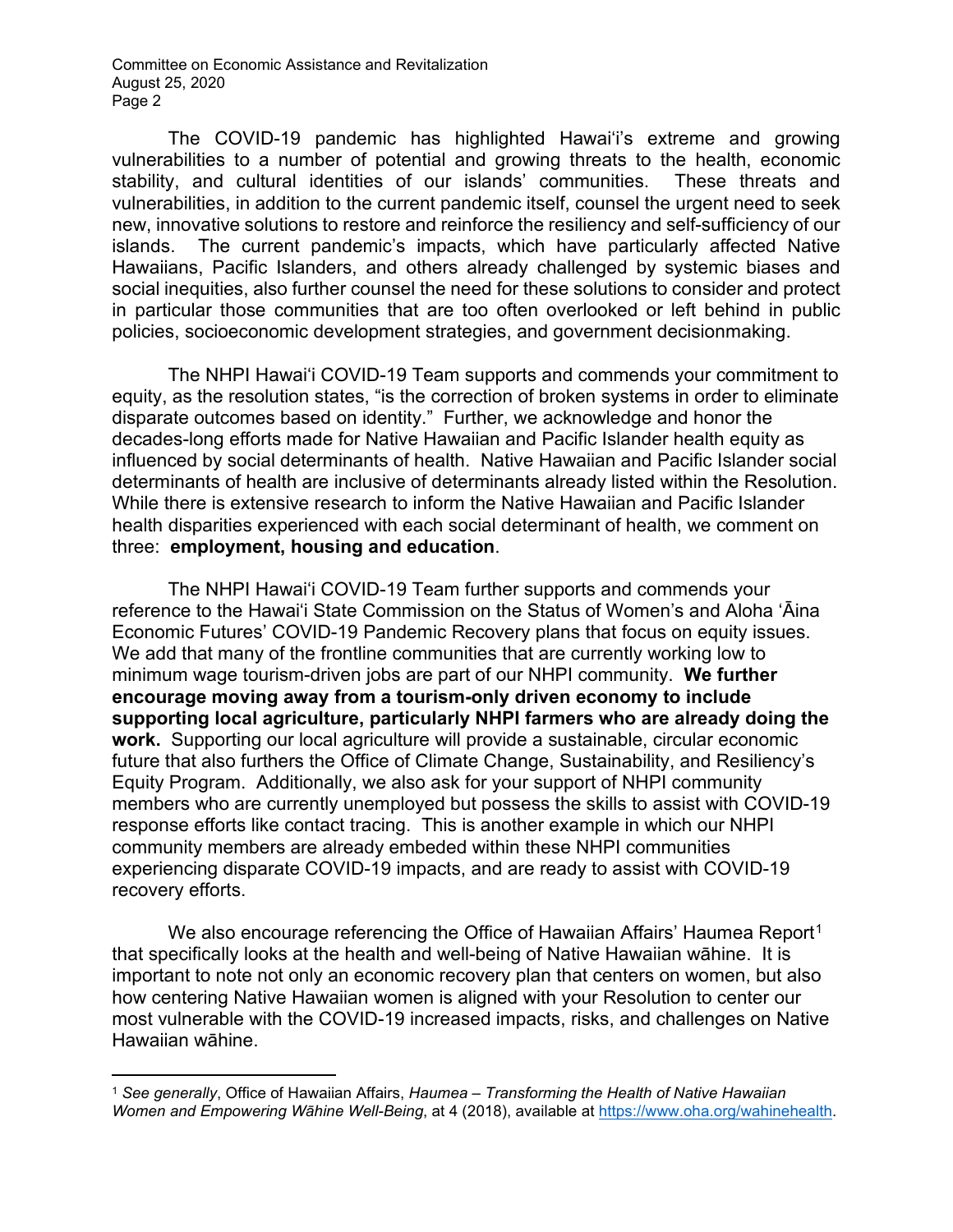Committee on Economic Assistance and Revitalization August 25, 2020 Page 3

**Housing is a social determinant of health[2](#page-2-0) with three main but intersecting constructs: adequate housing conditions, affordability, and residential stability**. [3](#page-2-1),[4](#page-2-2) Housing is particularly critical to achieving equitable outcomes<sup>[5](#page-2-3)</sup> for our NHPI frontline communities, and COVID-19 has further exacerabated the need for not only housing, but also affordable housing. Adding to our recent press conference statement denouncing the improper discriminatory treatment of landlords illegally evicting our NHPI community members, we also comment on the COVID-19 health impacts. Much of the frontline communities, as the Resolution notes, is made up of our NHPI population. In addition to the majority of frontline communities working low to minimum wage jobs where they are frontline employees during this pandemic, housing is another compounding determinant resulting in a disparate impact of COVID-19 on our NHPI communities. The lack of housing, affordable housing, and the close living quarters in which our NHPI live have resulted in difficulties for our NHPI community to quaratine or isolate during COVID-19.

Inadequate housing conditions are associated with both physical and mental illnesses through direct and indirect pathways. As housing conditions are tied to economic factors, vulnerable populations (i.e., racial/ethnic minorities, families with young children, the elderly, and low-income households, Medicaid and Medicare beneficiaries) are most likely to be housing insecure and suffer health consequences related to poor housing conditions, residential instability and unaffordable housing expenses.

Additionally, we suggest adding education as part of the equitable commitments outlined within this resolution. **Education is positively correlated with positive health outcomes.[6](#page-2-4)** There is extensive literature that further demonstrates this positive correlation, and also the role of education as it relates to economic recovery, revitalization, and resilience. The Hawaiʻi State Department of Education also commits to equity in its Strategic Plan,<sup>[7](#page-2-5)</sup> but yet our NHPI communities are particularly impacted with the inequities experienced at public and charter schools<sup>[8](#page-2-6)</sup> that is highly represented with our NHPI students.

https://healthequity.globalpolicysolutions.org/wp-content/uploads/2016/12/Housing2.pdf

<span id="page-2-4"></span>http://www.nhec.org/about-nhec/the-native-hawaiian-education-act/#6202

<span id="page-2-5"></span><sup>7</sup> See generally, Hawaiʻi State Department of Education's Strategic Plan

<span id="page-2-0"></span><sup>2</sup> Thomson H, Thomas S, Sellstrom E, Petticrew M. Housing improvements for health and associated socio-economic outcomes. Cochrane Database of Systematic Reviews 2013, Issue 2. Art. No.: CD008657. DOI: 10.1002/14651858.CD008657.pub2.

<span id="page-2-2"></span><span id="page-2-1"></span><sup>3</sup> Koh HK, Restuccia R. Housing as Health. *JAMA.* 2018;319(1):12–13. doi: 10.1001/jama.2017.20081 <sup>4</sup> Hernandez & Suglia (2016). Housing as a Social Determinant of Health. Accessed from

<span id="page-2-3"></span><sup>5</sup> National Academies of Sciences, Engineering, and Medicine. 2017. *Communities in Action: Pathways to Health Equity*. Washington, DC: The National Academies Press. https://doi.org/10.17226/24624.\ <sup>6</sup> *See generally*, Native Hawaiian Education Council as created under the Native Hawaiian Education Act

<span id="page-2-6"></span>http://www.hawaiipublicschools.org/DOE%20Forms/Advancing%20Education/SP2017-20.pdf <sup>8</sup> See generall, Act 130 (SLH 2011)

https://www.capitol.hawaii.gov/session2011/bills/GM1233\_.PDF